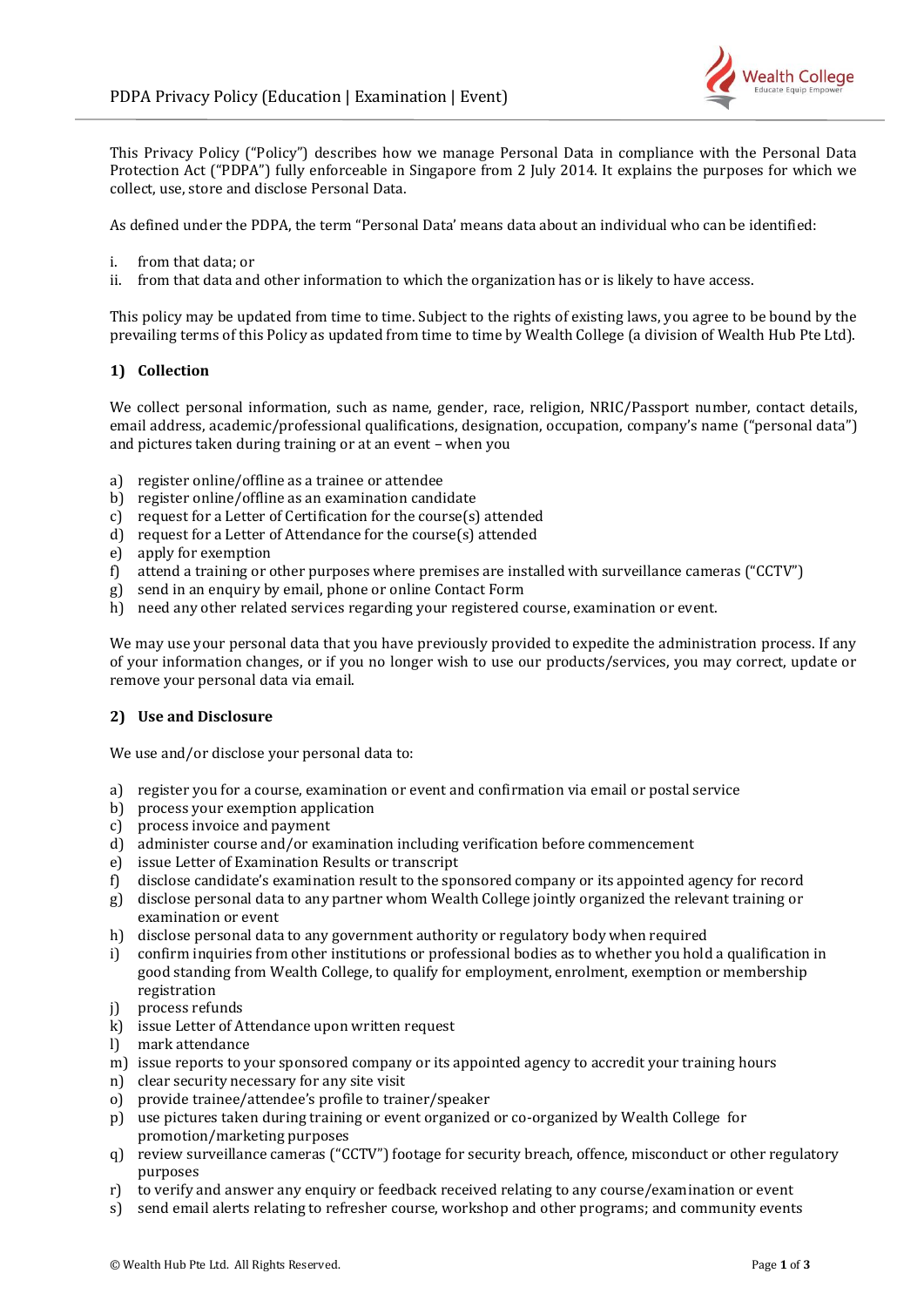

The personal data may be used in any other purpose which you may reasonably expect your personal data to be used by Wealth College relating to your course, examination or event that you have attended or registered.

## **3) Confidentiality**

To facilitate the services provided by Wealth College, we may share your personal data with our partners or third party service providers. They are subject to confidentiality obligations and may use the personal data only to perform the agreed functions, but not for other purposes.

Your personal data will not be sold, transferred or conveyed to unaffiliated third parties, or third parties who are not our service providers. You will have the chance to indicate whether you wish to "opt out" of receiving information from Wealth College. You may also choose to unsubscribe to our mailing list at any time, by using the "Unsubscribe" button in email messages or via email. Your request will be dealt with as soon as it is practicable from the date of receipt.

When transferring to a recipient outside of Singapore, Wealth College will also ascertain and ensure that the recipient is bound by legally enforceable obligations that provide a standard of protection that is at least comparable to the PDPA, Singapore.

# **4) Accuracy**

The accuracy of your personal data depends upon the information that you provide. Thus, we encourage you to

- a) inform us if there is any error and
- b) keep us updated on any changes in your contact details, mailing and email addresses, employer etc.

If you find any personal information that we have is inaccurate or outdated, you must inform us immediately to have it amended.

### **5) Protection**

We take reasonable care and uses appropriate security technologies to safeguard personal data against unauthorized access, misuse, disclosure, copying, alteration, theft, damage and destruction. We have implemented stringent measures to secure and protect your information, however, we cannot guarantee the security of all information furnish online in circumstances beyond our control.

#### **6) Use of Wealth College website**

We receive and record information from your browser on our server logs, including but not limited to your IP address, cookie details and the page viewed. You can adjust your browser settings to restrict or limit the use of various Cookies. By doing so, the functionality of the website and your user experience may be affected. If you wish to delete any cookies, please refer to the Help menu on your internet browser (e.g. Google Chrome, Internet Explorer, Firefox, Safari).

At your request, we will provide you a description of your personal data in our possession or control within a reasonable time. Such description shall be in respect of how your personal data have been used generally or disclosed within the prevailing year, before the date of your request. Wealth College reserves the right to charge a reasonable admin cum search fee in fulfilling your request.

### **7) Other websites**

Wealth College website may contain links to third-party websites, we are not responsible for the privacy policies of such websites. If you provide any personal data to such third-party websites, different rules regarding the usage and collection may apply. We strongly advise you to read such third-party websites' privacy policies before giving any personal information.